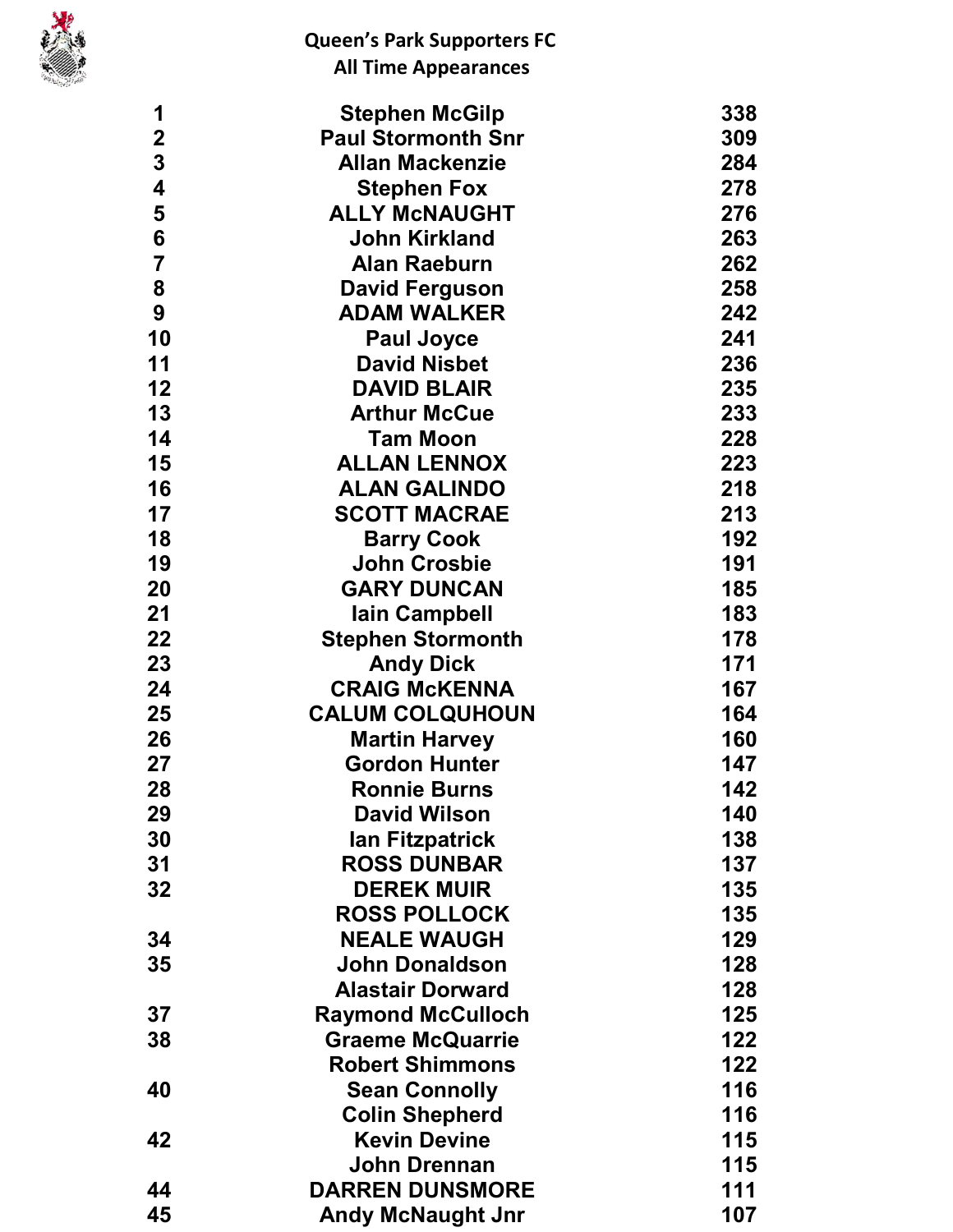

| 46 | Logan Taylor              | 103 |
|----|---------------------------|-----|
| 47 | <b>Alan Main</b>          | 102 |
| 48 | <b>RAYMOND FORD</b>       | 100 |
|    | <b>Martin Kelly</b>       | 100 |
| 50 | <b>Alan Dickson</b>       | 90  |
| 51 | <b>Colin McGowan</b>      | 88  |
| 52 | <b>DREW OMAND</b>         | 86  |
|    | <b>Stuart Waugh</b>       | 86  |
| 54 | <b>Robert Graham</b>      | 85  |
| 55 | <b>Paul Green</b>         | 83  |
|    | <b>Kenny McLellan</b>     | 83  |
| 57 | <b>Stuart McKinven</b>    | 82  |
| 58 | <b>John Scott</b>         | 81  |
| 59 | <b>Mark Fishman</b>       | 79  |
| 60 | <b>lain Smith</b>         | 78  |
| 61 | <b>Scott Cassidy</b>      | 77  |
| 62 | <b>Neil McAllister</b>    | 75  |
| 63 | <b>David Stewart</b>      | 73  |
| 64 | <b>Gordon Swinburne</b>   | 72  |
| 65 | <b>Gavin Hunter</b>       | 68  |
| 66 | <b>Mark Hume</b>          | 64  |
|    | <b>Darren O'Neill</b>     | 64  |
|    | <b>Stephen Wozencroft</b> | 64  |
| 69 | <b>George Gordon</b>      | 62  |
|    | Dougie Lyden              | 62  |
| 71 | <b>Tony McGuire</b>       | 61  |
| 72 | <b>Marc Cairney</b>       | 60  |
|    | <b>Peter O'Brien</b>      | 60  |
| 74 | <b>Fraser Anderson</b>    | 59  |
|    | <b>Gary Lyle</b>          | 59  |
| 76 | John MacKay               | 58  |
| 77 | <b>David Grant</b>        | 57  |
| 78 | <b>Fraser Marr</b>        | 56  |
|    | <b>GRANT McGILLIVRAY</b>  | 56  |
|    | <b>Neil Skinner</b>       | 56  |
| 81 | <b>MICHAEL SMITH</b>      | 54  |
| 82 | <b>Danny McFarlane</b>    | 53  |
| 83 | lan Raeburn               | 52  |
| 84 | <b>James McLaughlin</b>   | 51  |
| 85 | <b>Owen Grain</b>         | 50  |
|    | <b>Brian McGowan</b>      | 50  |
|    | <b>Jack Waugh</b>         | 50  |
|    | <b>Gary Sutherland</b>    | 49  |
| 89 | <b>Andy Waugh</b>         | 48  |
| 90 | <b>SÉAN MERRICK</b>       | 47  |
|    |                           |     |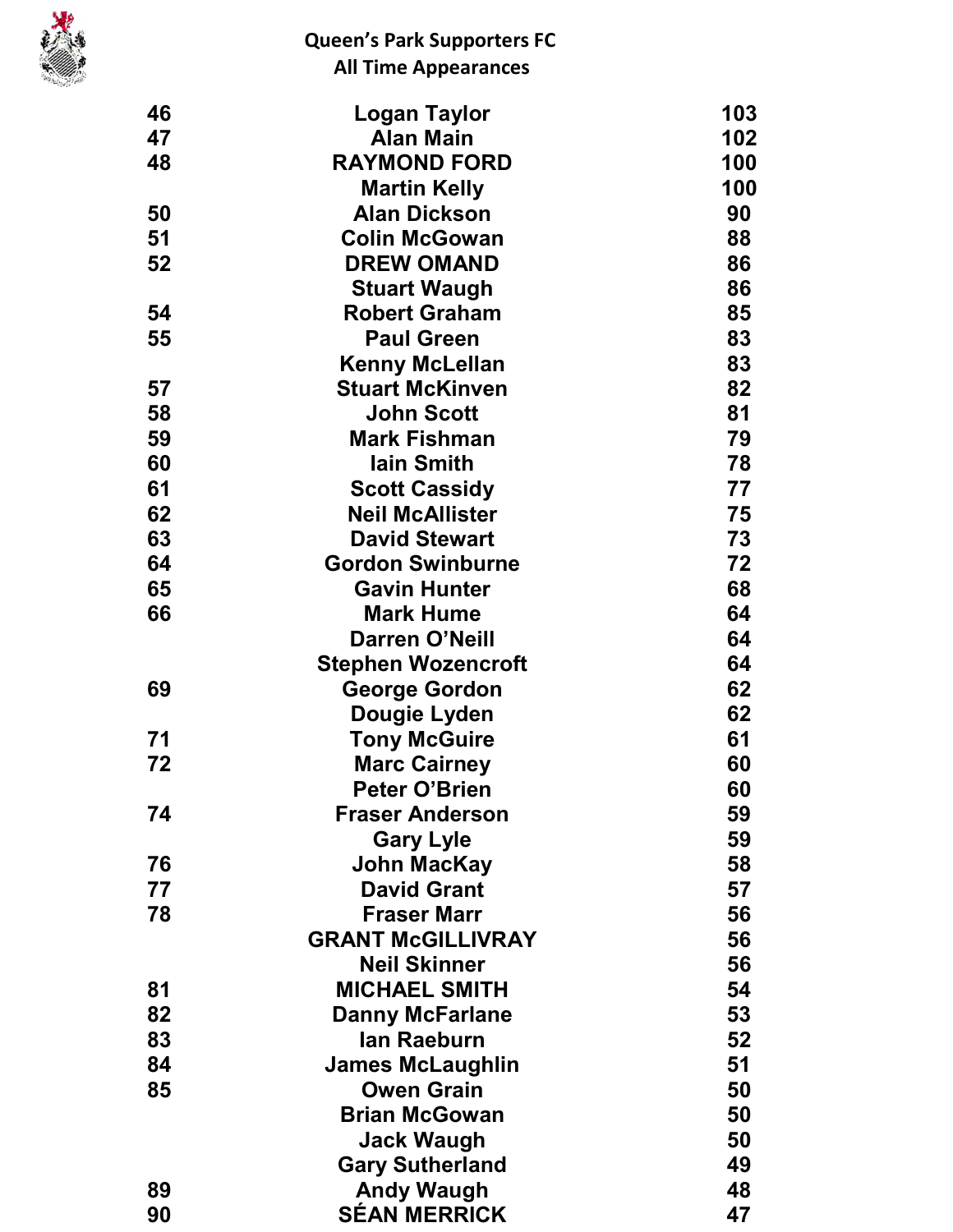

| 91  | <b>Ally Dick</b>        | 44 |
|-----|-------------------------|----|
| 92  | <b>ADAM ELLSWORTH</b>   | 42 |
|     | <b>KIERAN FRIEL</b>     | 42 |
|     | <b>Stewart Paterson</b> | 42 |
| 95  | <b>ELLIOT BRYSON</b>    | 41 |
| 96  | <b>Gordon Maxwell</b>   | 39 |
| 97  | <b>Calum MacDonald</b>  | 37 |
| 98  | <b>Stephen Stockman</b> | 35 |
| 99  | <b>KIERAN McMILLAN</b>  | 34 |
|     | <b>JAMES WILLIAMS</b>   | 34 |
| 101 | <b>Roddy Davidson</b>   | 33 |
|     | <b>ROSS McLELLAN</b>    | 33 |
|     | <b>DAVID POOL</b>       | 33 |
|     | <b>Gerry Ward</b>       | 33 |
| 105 | <b>Craig McQuarrie</b>  | 31 |
|     | <b>Craig Smith</b>      | 31 |
| 107 | <b>SCOTT KILPATRICK</b> | 30 |
| 108 | <b>Stephen King</b>     | 29 |
| 109 | <b>Ross McGillivray</b> | 28 |
|     | <b>MARK SLOAN</b>       | 28 |
| 111 | <b>ADAM ROGAN</b>       | 27 |
| 112 | <b>Hector Cook</b>      | 25 |
|     | <b>Martin McClory</b>   | 25 |
| 114 | <b>Chris Boyle</b>      | 24 |
|     | <b>Ryan McCue</b>       | 24 |
| 116 | <b>TIERNAN McENROE</b>  | 23 |
| 117 | <b>Stephen Nugent</b>   | 21 |
|     | <b>Marcin Szamocki</b>  | 20 |
| 119 | <b>Lee Cairney</b>      | 19 |
|     | <b>David McLean</b>     | 19 |
|     | <b>Craig Scott</b>      | 19 |
| 123 | <b>Mark Anderson</b>    | 18 |
|     | <b>Michael Higgins</b>  | 18 |
|     | <b>John Howard</b>      | 18 |
|     | <b>Neil Welsh</b>       | 18 |
| 127 | <b>Rab MacDonald</b>    | 17 |
| 128 | <b>Bobby Cook</b>       | 16 |
|     | <b>Max Samson</b>       | 16 |
|     | Jordan Walker           | 16 |
| 131 | <b>Russell Greig</b>    | 15 |
|     | <b>John Angus Munro</b> | 15 |
|     | <b>Derek Stronach</b>   | 15 |
|     | <b>Barry Sweeney</b>    | 15 |
|     | <b>Stephen Walker</b>   | 15 |
| 136 | <b>David McMeekin</b>   | 14 |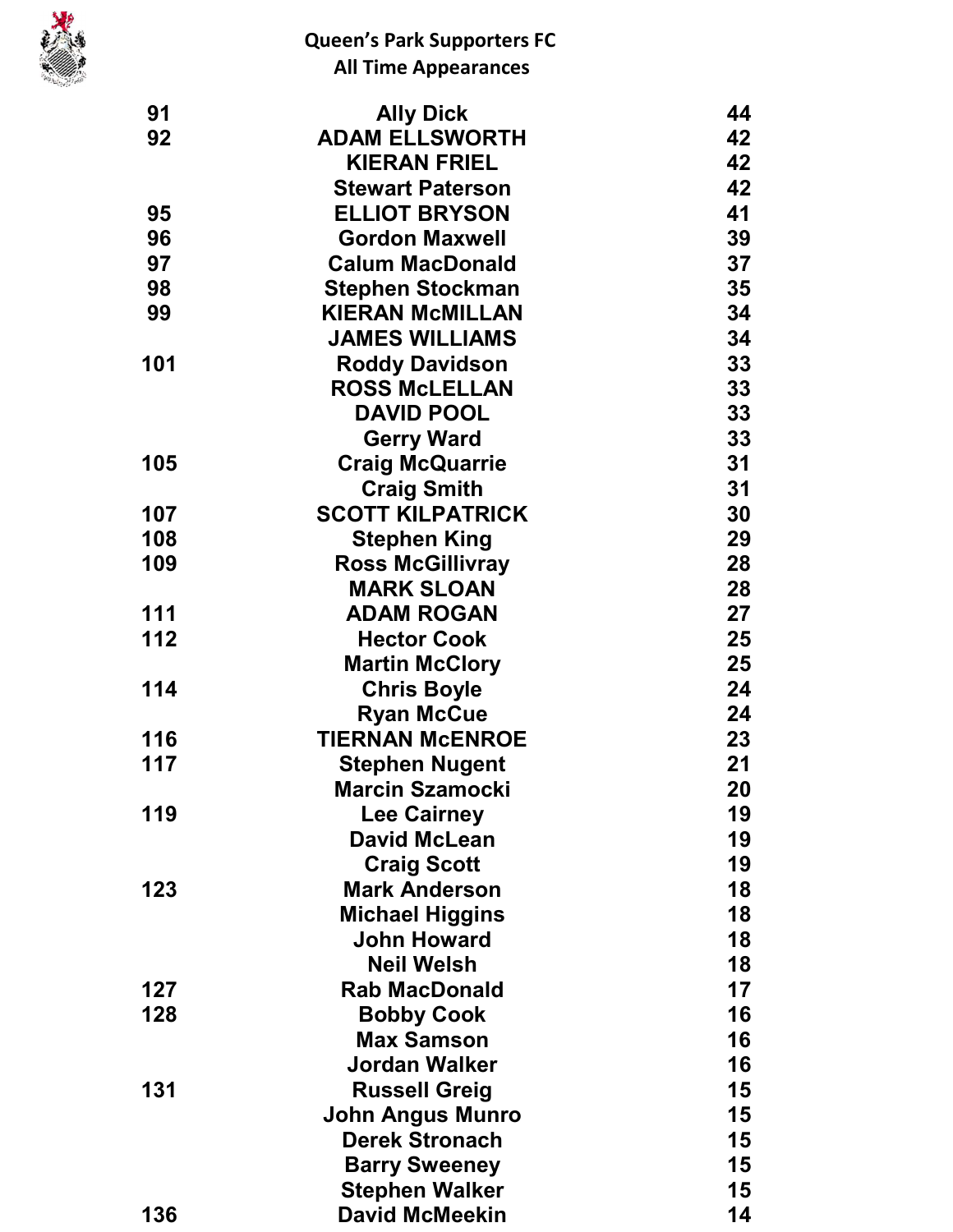

|     | lan Welsh               | 14                      |
|-----|-------------------------|-------------------------|
| 138 | <b>James Brown</b>      | 13                      |
|     | <b>Graeme Craig</b>     | 13                      |
|     | <b>Chris Kobylinski</b> | 13                      |
|     | <b>Joseph McMonagle</b> | 13                      |
|     | <b>Mark Morrison</b>    | 13                      |
|     | <b>Alistair Wilson</b>  | 13                      |
| 144 | <b>Mark Finlayson</b>   | 12                      |
|     | <b>Garry Templeman</b>  | 12                      |
| 146 | <b>Scott Bell</b>       | 11                      |
|     | <b>Stephen Din</b>      | 11                      |
|     | lan Gibson              | 11                      |
|     | <b>Gav McDonald</b>     | 11                      |
|     | <b>Adam McLean</b>      | 11                      |
|     | <b>Alan Rhodes</b>      | 11                      |
|     | <b>Calum Stewart</b>    | 11                      |
| 153 | <b>Michael Cameron</b>  | 9                       |
|     | <b>Mark Ingram</b>      | 9                       |
|     | <b>Steven Lilley</b>    | 9                       |
|     | <b>Rafal Staniecki</b>  | 9                       |
| 157 | <b>Dan Dickson</b>      | 8                       |
|     | <b>Barry Haniford</b>   | 8                       |
|     | <b>ANDY MACKENZIE</b>   | 8                       |
|     | <b>Steven Steell</b>    | 8                       |
|     | <b>Paul Stewart</b>     | 8                       |
|     | <b>David Walker</b>     | 8                       |
| 163 | <b>Willie Fernie</b>    | $\overline{\mathbf{7}}$ |
|     | <b>Ross MacDougall</b>  | 7                       |
|     | <b>Mark O'Donnell</b>   | 7                       |
|     | <b>Callum Weir</b>      | 7                       |
| 167 | <b>Jack Davidson</b>    | 6                       |
|     | <b>Stephen McFadden</b> | 6                       |
|     | <b>ALLY MILLAR</b>      | 6                       |
|     | <b>Michael Monti</b>    | 6                       |
|     | <b>Stephen Mosley</b>   | 6                       |
|     | <b>Martin Penman</b>    | 6                       |
|     | <b>Peter Ranger</b>     | 6                       |
|     | <b>Ronnie Smith</b>     | 6                       |
| 175 | <b>Tam Brown</b>        | 5                       |
|     | <b>Joe Collins</b>      | 5                       |
|     | <b>Mark Daly</b>        | 5                       |
|     | <b>LEWIS HAWTHORN</b>   | 5                       |
|     | <b>Colin Higgins</b>    | 5                       |
|     | <b>Lee Kilpatrick</b>   | 5                       |
|     | <b>Jim McCormick</b>    | 5                       |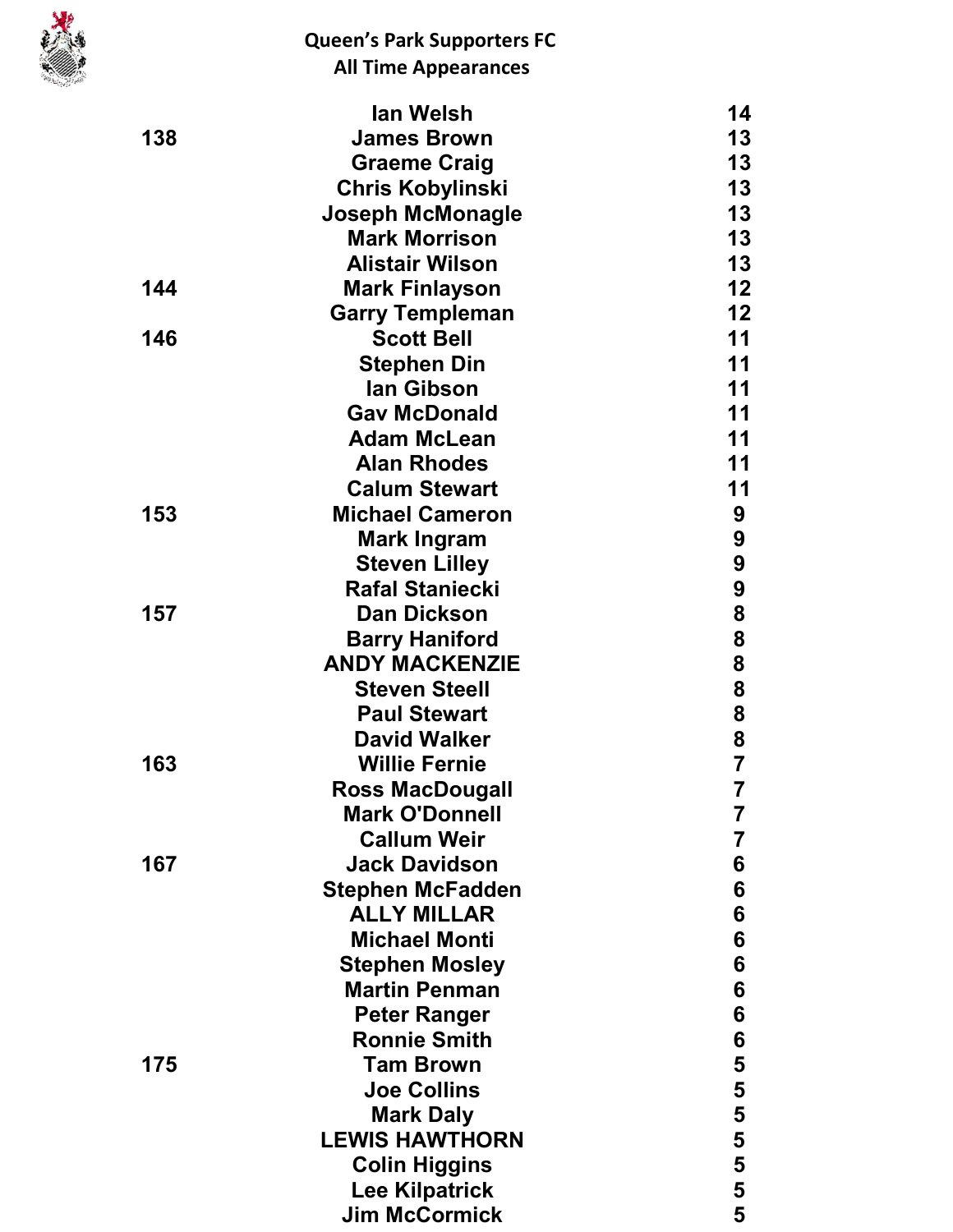|     | <b>Queen's Park Supporters FC</b> |                                            |
|-----|-----------------------------------|--------------------------------------------|
|     | <b>All Time Appearances</b>       |                                            |
|     | <b>Andy McNaught snr</b>          | 5                                          |
|     | <b>Paul Mullaney</b>              | 5                                          |
|     | <b>Craig Thomson</b>              | 5                                          |
| 185 | <b>Derek Beacham</b>              | 4                                          |
|     | <b>Sandy Carr</b>                 | 4                                          |
|     | <b>Gordon Church</b>              | 4                                          |
|     | <b>DANIEL DUNBAR</b>              | 4                                          |
|     | <b>Steven Durnin</b>              | 4                                          |
|     | <b>Ross Henshelwood</b>           | 4                                          |
|     | <b>Colin Howard</b>               | 4                                          |
|     | <b>SEAN LAFFERTY</b>              | 4                                          |
|     | <b>Donald Mackenzie</b>           | 4                                          |
|     | <b>Stuart McLeod</b>              | 4                                          |
|     | <b>Eileen Myles</b>               | 4                                          |
|     | <b>Jason Rae</b>                  | 4                                          |
|     | <b>Kevin Smith</b>                | 4                                          |
|     | <b>Gavin Stewart</b>              | 4                                          |
| 199 | <b>Pietr Aleksandrowicz</b>       | 3                                          |
|     | <b>Gary Anderson</b>              | 3                                          |
|     | <b>Greig Bell</b>                 | $\begin{array}{c} 3 \\ 3 \\ 3 \end{array}$ |
|     | <b>Tony Brown</b>                 |                                            |
|     | <b>Jim Carberry</b>               |                                            |
|     | <b>Andy Elliott</b>               | $\frac{3}{3}$                              |
|     | <b>Christopher Havlin</b>         |                                            |
|     | <b>Scott Hayes</b>                | 3                                          |
|     | <b>Richard Henderson</b>          | 3                                          |
|     | <b>Richard James</b>              | $\frac{3}{3}$                              |
|     | <b>Tony Kersley</b>               |                                            |
|     | <b>Jerome Luke</b>                |                                            |
|     | <b>Tam McAnn</b>                  | $\begin{array}{c} 3 \\ 3 \\ 3 \end{array}$ |
|     | <b>Gordon McCallum</b>            |                                            |
|     | <b>Martin McNeil</b>              |                                            |
|     | <b>Michael Mullaney</b>           |                                            |
|     | <b>Raphael O'Keeffe</b>           |                                            |
|     | <b>Andrej Prybytek</b>            |                                            |
|     | <b>Duncan Raeburn</b>             |                                            |
|     | <b>Ewan Raeburn</b>               |                                            |
|     | <b>Tony Sluman</b>                |                                            |
|     | <b>Colin Stewart</b>              | $3333333$<br>$3333$                        |
|     | <b>Stefan Taylor</b>              |                                            |
|     | <b>MARK THOMSON</b>               | $\overline{\mathbf{3}}$                    |
| 223 | <b>Miguel Alcantar</b>            | $\overline{\mathbf{2}}$                    |
|     | <b>Gregory Black</b>              | $\boldsymbol{2}$                           |
|     | <b>Ruaridh Black</b>              | $\mathbf 2$                                |
|     | <b>Joseph Browne</b>              | $\overline{2}$                             |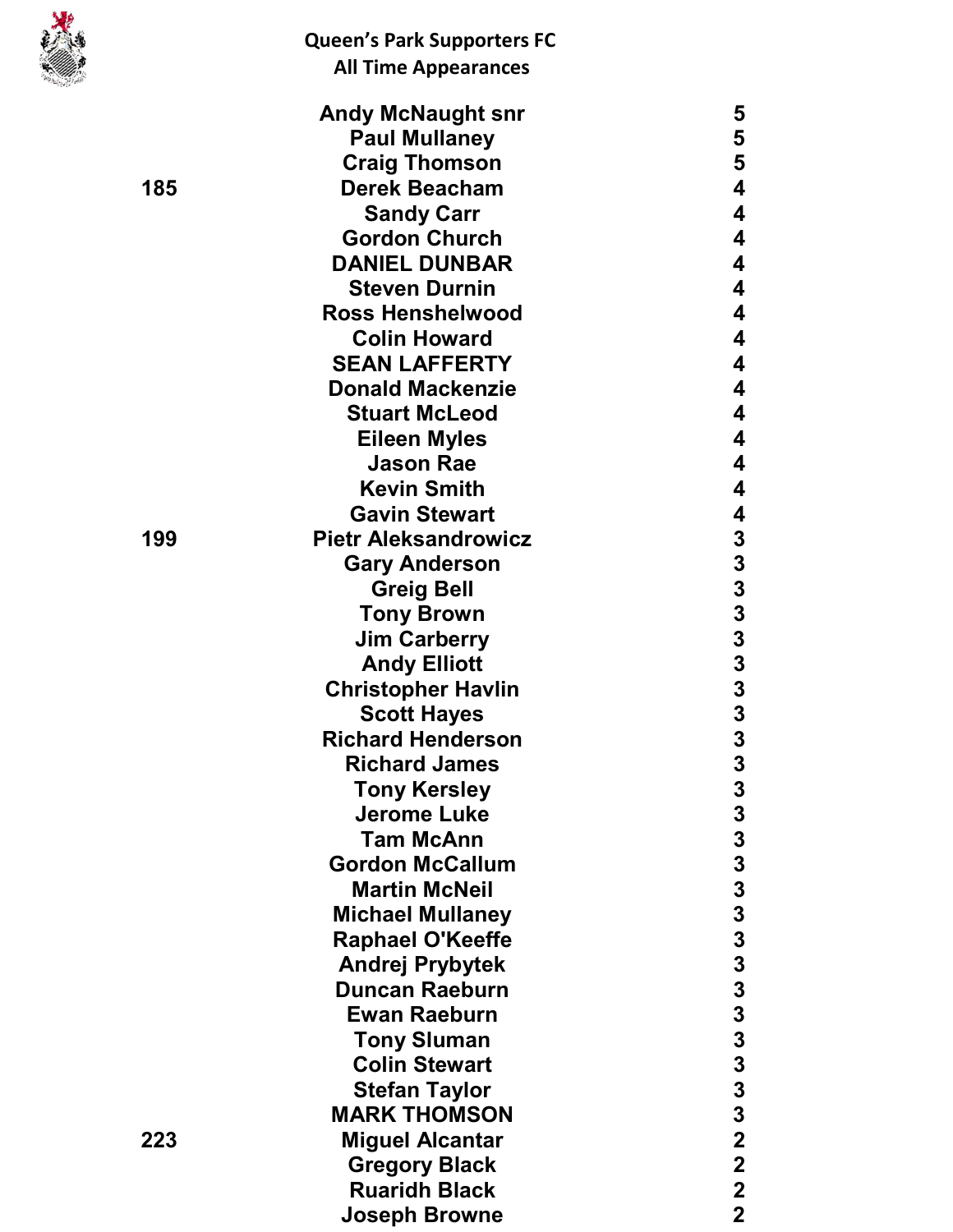

|     | <b>Allan Crombie</b>            | 2                       |
|-----|---------------------------------|-------------------------|
|     | <b>Liam Cronin</b>              | $\mathbf 2$             |
|     | <b>Brian Dorran</b>             | $\mathbf 2$             |
|     | <b>Ciaran Edelsten</b>          | $\mathbf 2$             |
|     | <b>Marc Galindo</b>             | $\overline{\mathbf{2}}$ |
|     | <b>John Gallagher</b>           | $\overline{\mathbf{2}}$ |
|     | <b>William Gallagher</b>        | $\mathbf 2$             |
|     | <b>Richard Gold</b>             | $\overline{\mathbf{2}}$ |
|     | <b>Kenny Harvey</b>             | $\overline{\mathbf{2}}$ |
|     | <b>Willie Harvey</b>            | $\mathbf 2$             |
|     | <b>Pat Hunter</b>               | $\overline{\mathbf{2}}$ |
|     | <b>Bryan James</b>              | $\mathbf{2}$            |
|     | <b>David Johnstone</b>          | $\mathbf 2$             |
|     | <b>Aaron Kelsey</b>             | $\overline{\mathbf{2}}$ |
|     | <b>Andrew Lockwood-Everling</b> | $\mathbf 2$             |
|     | <b>Murdo MacKenzie</b>          | $\mathbf 2$             |
|     | <b>CONNOR MACKIE</b>            | $\overline{\mathbf{2}}$ |
|     | <b>RAYMOND MCNEILL</b>          | $\overline{\mathbf{2}}$ |
|     | <b>Derek Menzies</b>            |                         |
|     |                                 | $\mathbf 2$             |
|     | <b>Gordon Mulholland</b>        | $\mathbf 2$             |
|     | <b>Andrew Myles</b>             | $\overline{\mathbf{2}}$ |
|     | John Napier                     | $\overline{\mathbf{2}}$ |
|     | <b>James Nichols</b>            | $\mathbf 2$             |
|     | <b>Alisdair Nicholson</b>       | $\mathbf{2}$            |
|     | <b>Graham Niven</b>             | $\overline{\mathbf{2}}$ |
|     | <b>Yeasin Sattar</b>            | $\mathbf 2$             |
|     | <b>John Semple</b>              | $\overline{\mathbf{2}}$ |
|     | <b>Paul Sinclair</b>            | $\mathbf 2$             |
|     | <b>Ross Thomson</b>             | $\mathbf 2$             |
|     | Ali Traynor                     | $\overline{\mathbf{2}}$ |
|     | <b>Nick Ward</b>                | $\mathbf 2$             |
|     | <b>Alan Watt</b>                | $\mathbf 2$             |
|     | <b>Jim Weir</b>                 | $\mathbf 2$             |
|     | <b>Stuart Wood</b>              | $\mathbf 2$             |
|     | <b>Steve Woodhouse</b>          | $\mathbf 2$             |
| 262 | <b>Brian Allen</b>              | 1                       |
|     | <b>Stevie Barnett</b>           | 1                       |
|     | <b>Ricky Begley</b>             | 1                       |
|     | <b>Darren Brady</b>             | 1                       |
|     | <b>Danny Brown</b>              | 1                       |
|     | <b>Matthew Brown</b>            | 1                       |
|     | <b>Ryan Burns</b>               | 1                       |
|     | <b>Stephen Cairley</b>          | 1                       |
|     | <b>Darren Campbell</b>          | 1                       |
|     | <b>Stuart Campbell</b>          | 1                       |
|     |                                 |                         |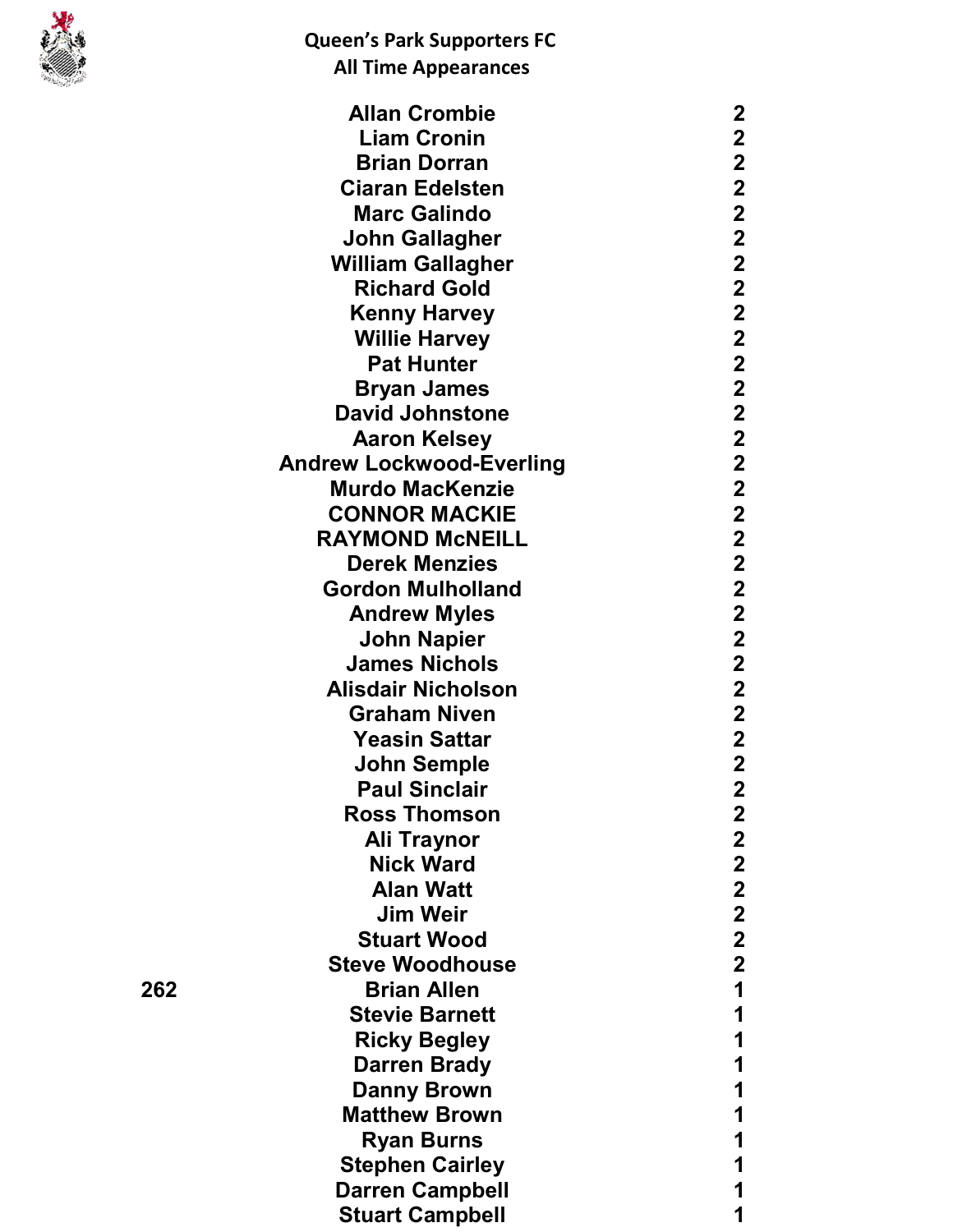

| lan Canning               | 1 |
|---------------------------|---|
| <b>Joe Cannon</b>         | 1 |
| <b>Shaun Cannon</b>       |   |
| <b>Danny Capaldi</b>      |   |
| <b>Jimmy Cassidy</b>      | 1 |
| <b>Ryan Connolly</b>      |   |
| <b>Alisdair Coulthard</b> |   |
| <b>Gary Craig</b>         | 1 |
| <b>Fred Crompton</b>      |   |
| <b>Gareth Davis</b>       |   |
| <b>Mark Deane</b>         | 1 |
| <b>Simon Denham</b>       |   |
| <b>Neil Dickson</b>       |   |
| <b>Michael Donnelly</b>   | 1 |
| <b>Kenny Downes</b>       |   |
| <b>Ally Downie</b>        |   |
| <b>Alex Edwards</b>       | 1 |
| <b>Nick Edwards</b>       |   |
| <b>David Elder</b>        |   |
| <b>Alan Erskine</b>       | 1 |
| <b>Steven Farrell</b>     |   |
| <b>Norrie Fee</b>         |   |
| <b>Richard Finnigan</b>   |   |
| <b>Paul Fleming</b>       | 1 |
| <b>Stuart Fraser</b>      |   |
| <b>Fraser Gibson</b>      |   |
| <b>Stephen Gillespie</b>  |   |
| <b>David Goralski</b>     | 1 |
| <b>Phil Greenwell</b>     |   |
| <b>Darren Greig</b>       |   |
| <b>Andy Groom</b>         |   |
| <b>Freddy Halliday</b>    |   |
| <b>Barry Hancock</b>      |   |
| <b>Michael Harley</b>     |   |
| <b>Alan Harvey</b>        |   |
| <b>Sean Paul Havlin</b>   |   |
| <b>Kevin Heller</b>       |   |
| <b>Darren Hide</b>        |   |
| <b>Stuart Housley</b>     |   |
| <b>Kenny Hunter</b>       |   |
| <b>Neil Jacobs</b>        |   |
| <b>Dean James</b>         |   |
| <b>Waine James</b>        |   |
| <b>Gareth Jarman</b>      |   |
| <b>Robbie Johnston</b>    |   |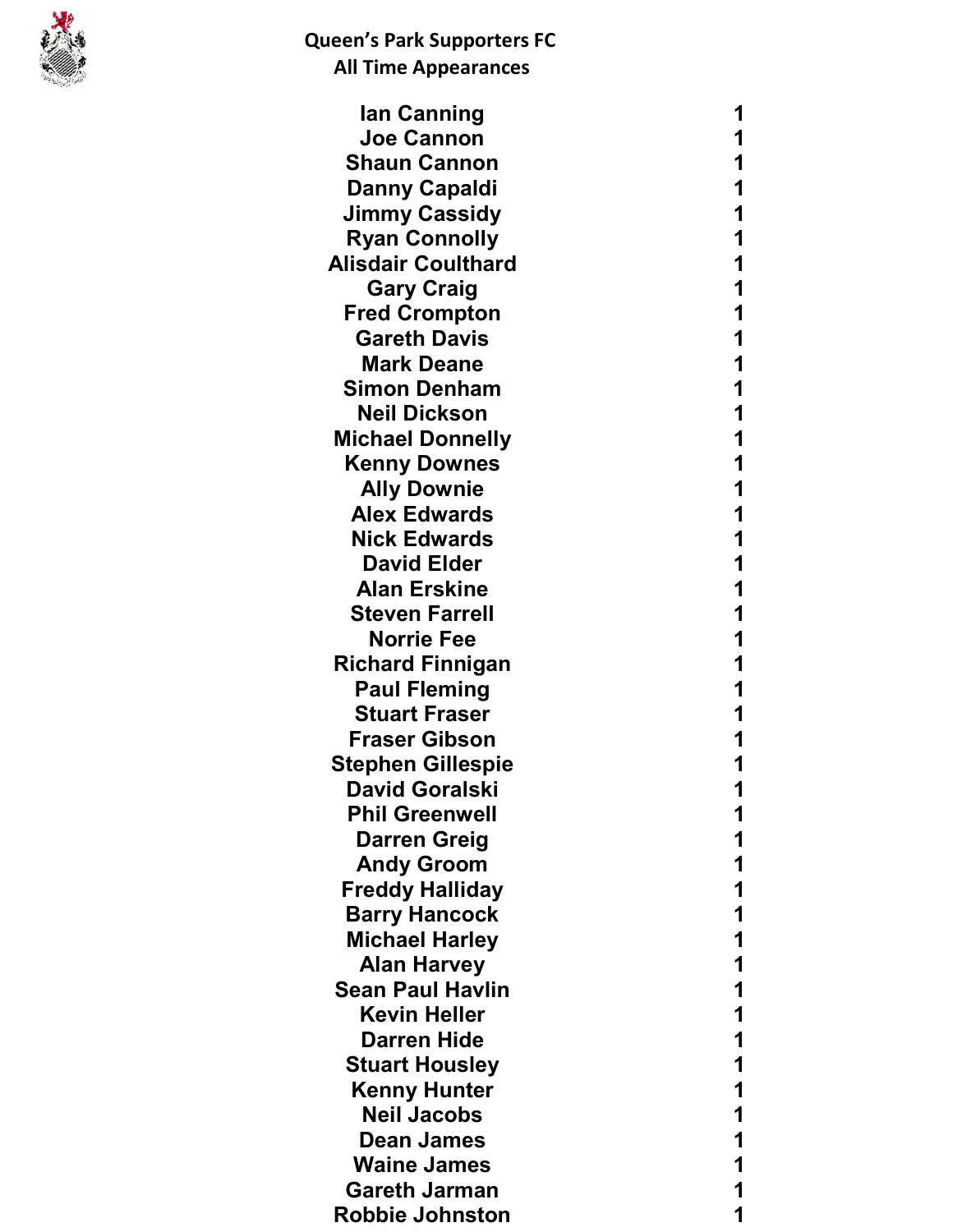

| <b>Greg Johnstone</b>    | 1 |
|--------------------------|---|
| <b>Steve Jones</b>       | 1 |
| <b>Matthew Kelly</b>     | 1 |
| <b>Chris Kerrigan</b>    | 1 |
| <b>Chris Knight</b>      | 1 |
| <b>Charlie Lowrie</b>    | 1 |
| <b>Fraser MacFarlane</b> | 1 |
| <b>Jim Martin</b>        | 1 |
| <b>Tom McCann</b>        | 1 |
| <b>Craig McDonald</b>    | 1 |
| <b>John McGovern</b>     | 1 |
| <b>Mark McGowan</b>      | 1 |
| <b>Ryan McGowan</b>      | 1 |
| <b>Matt McGuire</b>      | 1 |
| <b>Ally McInroy</b>      | 1 |
| <b>Scott McInroy</b>     | 1 |
| John McKenna             | 1 |
| <b>Alan McLellan</b>     | 1 |
| <b>Jim McMurray</b>      | 1 |
| <b>Alistair McNeil</b>   | 1 |
| <b>Colin McPherson</b>   | 1 |
| <b>Kieran Moynes</b>     | 1 |
| lan Muir                 | 1 |
| <b>John Mulholland</b>   | 1 |
| <b>Peter Mullan</b>      | 1 |
| <b>Joe Mullaney</b>      |   |
| <b>Joe Myles</b>         | 1 |
| Paul Munro               | 1 |
| <b>Boyd Neil</b>         | 1 |
| <b>Stef Neilly</b>       |   |
| <b>Chris Nellaney</b>    | 1 |
| <b>lan Nicholson</b>     | 1 |
| <b>Justin Noble</b>      |   |
| <b>Vishu Passi</b>       | 1 |
| John Pugh                | 1 |
| <b>GREG RAMAGE</b>       |   |
| <b>Stephen Roundtree</b> | 1 |
| Craig Scott (2)          | 1 |
| <b>David Simpson</b>     |   |
| <b>Drew Sinclair</b>     | 1 |
| <b>George Skinner</b>    | 1 |
| <b>Fred Spanner</b>      |   |
| <b>DIV STEWART</b>       | 1 |
| <b>Douglas Stewart</b>   | 1 |
| <b>David Stirling</b>    | 1 |
|                          |   |